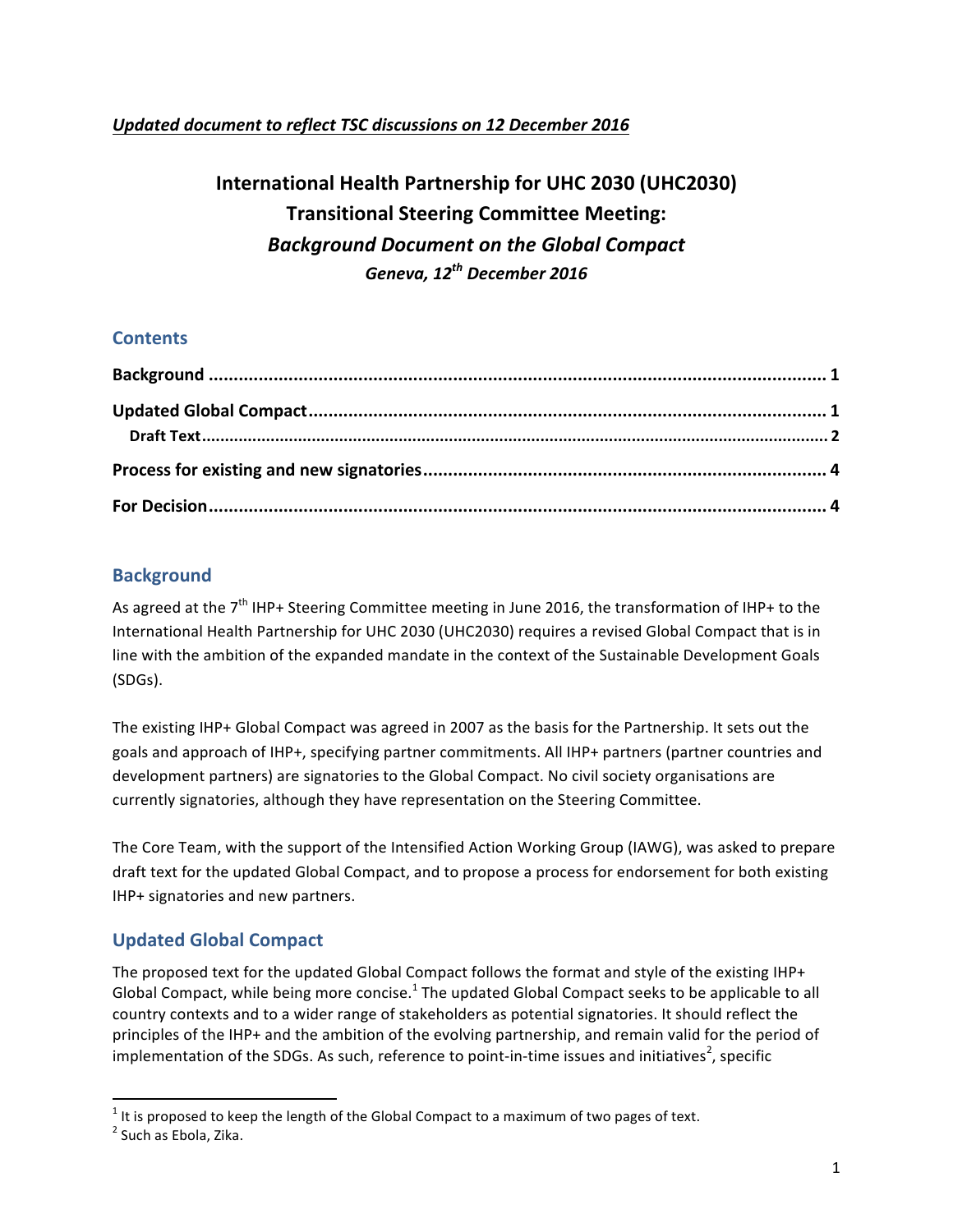partnership tools<sup>3</sup>, and partner commitments by constituency<sup>4</sup>, have been deliberately avoided. Text from existing agreements and initiatives has been used widely where appropriate to minimise the potential controversies or disputes that could complicate or delay approval: red text is SDG language, purple is from the IHP+ Global Compact, and green is from the Healthy Systems - Healthy Lives Roadmap. The principles have also been developed with inputs from the shared vision paper drafting team. Please see the draft text for the UHC2030 Global Compact below.

#### *Draft Text*

## **International Health Partnership for UHC 2030** *Global Compact for progress towards Universal Health Coverage*

This Global Compact reflects our firm support for the aims of the Sustainable Development Goals<sup>5</sup>(SDGs), the Addis Ababa Action Agenda<sup>6</sup> and the G7 Ise-Shima Vision for global Health<sup>7</sup>, and is consistent with the ambition and commitment of previous inter-governmental agreements and the International Health Partnership Compact<sup>8</sup>.

We reaffirm that the SDGs set a broad and ambitious agenda to ensure healthy lives and promote wellbeing for all at all ages, leaving no one behind. To achieve this goal, we must achieve universal health coverage (UHC) working together effectively to strengthen sustainable health systems and improve health outcomes in all countries. Progressive pathways towards universality, that endeavour to reach the furthest behind first, are key to ensure no one is left behind.

Universal health coverage, whereby all people and communities have access to needed quality health services without risk of financial hardship, cuts across the health targets and contributes to the implementation of the health-related targets of the SDGs, as well as health security and equity. Countries that progress towards UHC will make progress towards the other health-related targets, and towards the other goals. Good health allows children to learn and adults to earn, helps people escape from poverty, and provides the basis for long-term economic development.

We, the signatories to the International Health Partnership for UHC 2030, commit to work together with renewed urgency to accelerate progress towards UHC, as target 3.8 in the SDGs. This will involve building and expanding robust and resilient national health systems that deliver integrated,

 $3$  Such as the JANS, JAR, coordinated approaches to assessing health system strength and support to countries in transition, as these are yet to be defined and may evolve over time.

 $4$  The existing Global Compact specifies collective commitments, and constituency specific commitments (international organisations and bilateral donors, governments, other funders). Without certainty of the range of stakeholders who might join the partnership, and the definition of constituencies, this is deemed premature.<br><sup>5</sup> UNGA. 2015. Transforming our World: The 2030 Agenda for Sustainable Development. Resolution A/RES/70/1 point

 $<sup>6</sup>$  Addis Ababa Action Agenda of the Third International Conference on Financing for Development, Outcome</sup> Document adopted in Addis Ababa, Ethiopia, 13-16 July 2015, and endorsed by the General Assembly in its

resolution 69/313 of 27 July 2015: http://www.un.org/esa/ffd/wp-content/uploads/2015/08/AAAA\_Outcome.pdf<br>
<sup>7</sup> G7 Ise-Shima Vision for Global Health, agreed on 27 May 2016: http://www.japan.go.jp/g7/summit/documents/<br>
<sup>8</sup> I

September 2007: http://www.internationalhealthpartnership.net/en/tools/global-compact/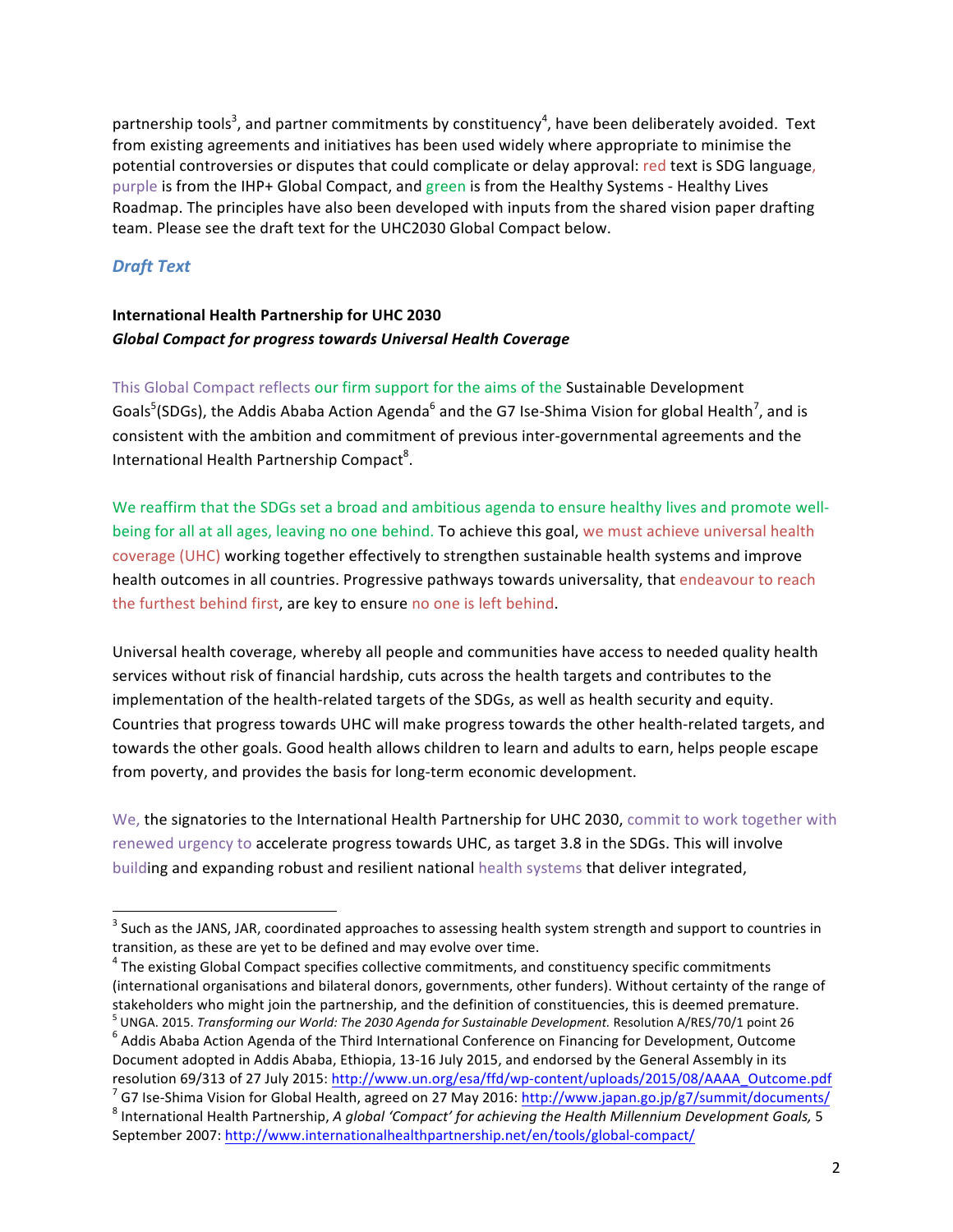comprehensive people-centred and quality health services and financial protection. This should be led by national Governments, and in support of national health policies and plans, building on and strengthening existing sector-wide processes to avoid fragmentation.

Progressive realisation of the right to health through UHC is primarily a national responsibility, assisted through regional and global agenda setting, exchange and cooperation. As countries around the world make efforts to improve domestic resource mobilisation, international development cooperation including international finance, south-south and triangular cooperation - remains complementary and important in many countries.<sup>9</sup> We reiterate our commitment to promote adherence to the principles and behaviours of effective development cooperation, maximizing its contribution to sustainable and equitable health systems for progress towards UHC.

In our efforts to strengthen health systems and achieve UHC, we collectively subscribe to the following **core principles**: 

- **Equity, human rights and non-discrimination**
- **Transparency and accountability**
- National and sub-national ownership, with government stewardship of the health system, including a responsibility for service delivery
- Evidence-based national health policies, strategies and plans, that embrace progressive universalism, and include International Health Regulations core capacity interventions and crisis preparedness
- Alignment and harmonisation of all stakeholders with national health policies, strategies and plans and use of country-owned systems for funding and the deployment of other resources to the extent possible
- Systematic commitment to active citizen, community and civil society participation
- **Learning** across countries, regardless of development status in achieving and sustaining UHC.

The approach includes strengthening multi-sectoral and multi-stakeholder policy dialogue and coordinationof health system strengthening efforts at global and country levels, which should be reflected in country compacts or equivalents as appropriate; fostering political will, nationally and globally, for sufficient, sustainable and equitable investment in health systems for UHC; and facilitating monitoring and accountability for equitable progress towards UHC so that no one is left behind.

We acknowledge that this movement towards UHC requires multi-stakeholder collaboration, led by national Governments, with partners including, but not limited to, parliamentarians, civil societies, academia, media, the private sector and development partners. As part of this movement, we invite and encourage all stakeholders to join the International Health Partnership for UHC 2030 as an indication of our collective commitment to health systems, UHC, and effective development cooperation. 

 

 $9$  As per the Addis Ababa Action Agenda.